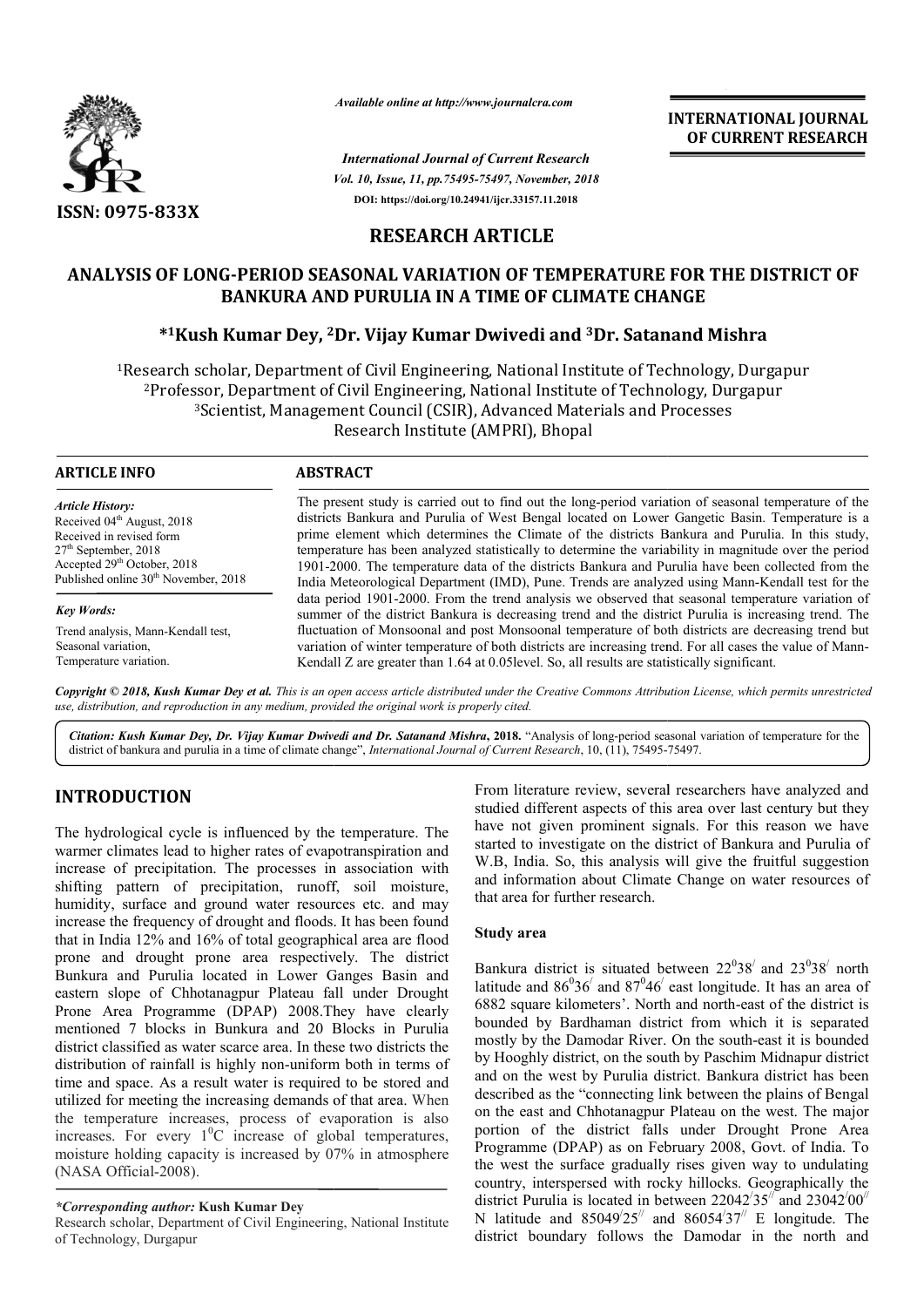Subarnarekha in the West. Purulia has a long history of water scarcity. Purulia is one of the most backward districts in West Bengal in terms of agriculture, economy and human development. The district is very poor in ground water resources because of hard crystalline basement (Halder and Saha, 2015). Ground water is available in localized areas covered by cracks and crevices in the hard rock and also from the upper weathered zone of the bed rock. The discharge from the well is generally satisfactory. A majority of shallow wells go dry or retain scanty water during the summer. There are more or less no function of ground water in agriculture development, about 1% area is irrigated from ground water (Ghosh, 2015).

# **MATERIALS AND METHOD**

#### **Materials used**

The temperature data of the districts Bankura and Purulia have been collected from the India Meteorological Department (IMD), Pune website for the time period of 1901-2000. After that, statistical analysis and trend detection has been done using Microsoft Office Excel 2010.

#### **Methodology followed**

Entire temperature data are categorized in five temporal scenarios like Annual average for the entire year, Summer for March to May, Monsoon for June to September, Post-monsoon for October-November and winter for December to February. Then, trend analysis is done based on these classified temperature data. The temperature trend analysis of West Bengal has been done here using Mann-Kendall trend statistics, which is a non- parametric statistical method for time series analysis (Mann, 1945, Kendall, 1975, Yu *et al*. 1993, Lettenmaier *et al*. 1994, Douglas *et al*. 2000, U.S. Army Corps of Engineers 2004, Burn *et al*. 2004, Mandal *et al*. 2013).

The Mann-Kendall trend statistics is calculated by them as-

$$
S = \sum_{k=1}^{n-1} \sum_{j=k+n}^{n} sgn(X_j - X_k)
$$

Where,  $S =$  Mann-Kendall Trend Statistics,  $n =$  Number of Data Points,  $X_i$ ,  $X_k$  = Data Values at the time period of j & k respectively, Sgn  $(X_i-X_k)$  = sign function and is equal to 1, 0 or -1 whether  $(X_i-X_k)$  is positive, zero or negative respectively. Mann-Kendall  $\tau$  (tau) =ATS / MPT, where ATS = Actual Total Scores and MPT = Maximum Possible Total, where MPT = n(n-1) / 2, n = number of observation. Kendall's tau( $\tau$ ) has been also calculated to show the nature of trend using the software. The positive and negative  $\tau$  (tau) value indicates the increasing and decreasing trends respectively (Mann 1945, Kendall 1975, Lettenmaier *et al*. 1994).

$$
Z=\frac{\tau}{\sqrt{2(2n+5)/9n(n+1)}}
$$

The statistic *Z* is a Normal distribution and n is the no of observation. Here 'Z' value is generated which will identify the significance of the trend. It is done at the 95% level of significance. For large number of observations  $(N > 30)$ , z value has to be greater than 2.32 at 0.01 level and 1.64 at 0.05 level for the sample to be statistically significant. A positive (negative) value of *Z* indicates an upward (downward) trend.

# **RESULT AND DISCUSSIONS**

The Mann-Kendall trend statistics are performed for the districts of Bankura and Purulia, West Bengal located in Lower Gangetic Basin varying seasonal conditions for the last century (1901-2000). The outcome of such operations are shown in the following Tables

**Table 1. Summer temperature**

| District | Minimum<br>$0\sim$ | Maximum<br>∽י | Mean<br>$0\sim$ | S.D   | Mann-Kendall<br>Statistic<br>'S) | Kendall's tau | ∸<br>Value | Trend (At 95% level<br>of Signifi-<br>cance | Remarks                   |
|----------|--------------------|---------------|-----------------|-------|----------------------------------|---------------|------------|---------------------------------------------|---------------------------|
| Bankura  | 24.778             | 35.313        | 29.973          | 2.512 | $-1390$                          | $-0.280$      | $-4.139$   | Decreasing                                  | Statistically significant |
| Purulia  | 23.696             | 35.101        | 29.508          | 3.324 | 914                              | 0.184         | 2.722      | Increasing                                  | Statistically significant |

| District | Minimum<br>$0\sim$ | Maximum<br>$0\sim$ | Mean<br>$0\sim$ | S.D  | MannKendall<br>Statistic (S) | Kendall's<br>tau τ | Value     | Trend $(At 95%$<br>level of Significance) | Remarks                          |
|----------|--------------------|--------------------|-----------------|------|------------------------------|--------------------|-----------|-------------------------------------------|----------------------------------|
| Bankura  | 26.777             | 35.313             | 28.841          | .371 | $-3880$                      | $-0.783$           | $-11.555$ | Decreasing                                | <b>Statistically Significant</b> |
| Purulia  | 26.006             | 33.625             | 28.291          | .667 | $-3880$                      | $-0.783$           | $-11.555$ | Decreasing                                | Statistically Significant        |
|          |                    |                    |                 |      |                              |                    |           |                                           |                                  |

**Table 3. Post- Monsoonal temperature**

| District | Minimum<br>0< | Maximum<br>$^{\prime\prime}$ | Mean<br>$0\sim$ | S.D  | Kendall<br>Mann-<br>Statistic (S) | dall's<br>Ken-<br>tau 1 | Value    | Trend (At 95% level)<br>of Significanc | Remarks                   |
|----------|---------------|------------------------------|-----------------|------|-----------------------------------|-------------------------|----------|----------------------------------------|---------------------------|
| Bankura  | 20.218        | 27.945                       | 24.167          | .065 | -974                              | $-0.196$                | $-2.900$ | Decreasing                             | Statistically significant |
| Purulia  | 19.218        | 27.273                       | 23.273          | .165 | $-1114$                           | 0.225                   | 3.317    | Jecreasing                             | Statistically significant |

| Table 4. Winter temperature |                           |                     |                                     |              |                                   |                     |                 |                                              |                                                                      |  |  |
|-----------------------------|---------------------------|---------------------|-------------------------------------|--------------|-----------------------------------|---------------------|-----------------|----------------------------------------------|----------------------------------------------------------------------|--|--|
| District                    | Minimum<br>$^0\mathrm{C}$ | Maximum<br>$\sigma$ | Mean<br>$\mathfrak{O}_{\mathbb{C}}$ | S.D          | Mann-<br>Kendall<br>Statistic (S) | Ken-dall's<br>tau τ | Value           | Trend (At 95%<br>Level of Signifi-<br>cance) | Remakrs                                                              |  |  |
| Bankura<br>Purulia          | 16.348<br>15.463          | 23.395<br>22.441    | 19.638<br>18.839                    | .671<br>.560 | 3926<br>4024                      | 0.793<br>0.812      | 11.692<br>1.984 | Increasing<br>Increasing                     | <b>Statistically Significant</b><br><b>Statistically Significant</b> |  |  |

**Table 2. Monsoonal temperature**